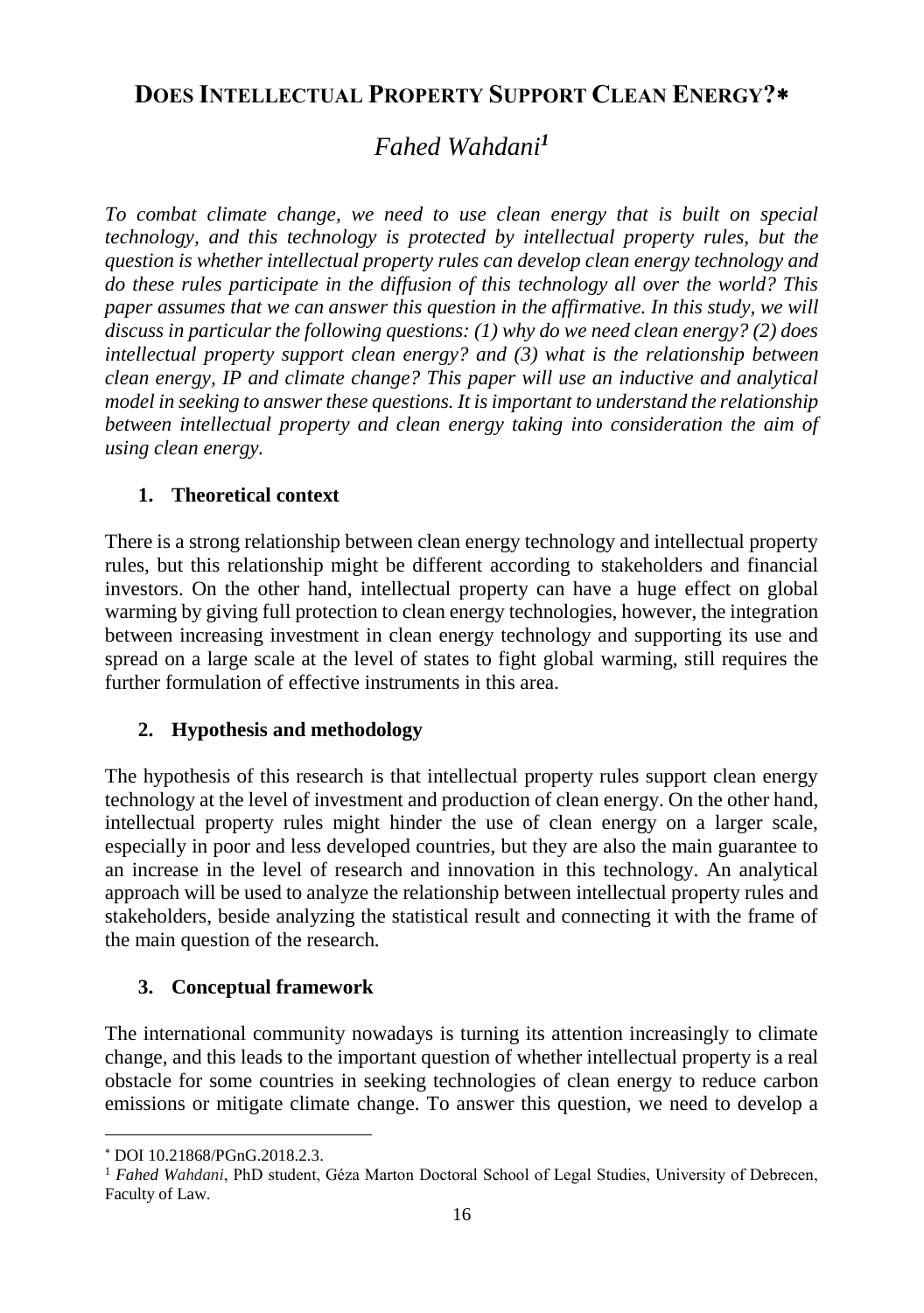conceptual framework consistent with the relationship that brings these elements together: intellectual property, climate change and clean energy. Intellectual property rights permit the creators, or owners, of patents, trademarks or copyrighted works to benefit from their own work or investment in a creation (WIPO 2017, 3)*.* These rights have been mentioned clearly in the Universal Declaration of Human Rights, which provides for the right to benefit from the protection of moral and material interests resulting from inter alia authorship of scientific, literary or artistic productions and energies based on inventions<sup>2</sup>. The term clean energy is used to describe sustainable energy generation technologies such as photovoltaic, wind turbines, bioreactors, etc. $3$ The United Nations Framework Convention on Climate Change defined the meaning of climate change as: "a change of climate which is attributed directly or indirectly to human activity that alters the composition of the global atmosphere and which is in addition to natural climate variability observed over comparable time periods". **<sup>4</sup>** Every year human activity dumps roughly 8 billion metric tons of carbon into the atmosphere, 6.5 billion tons from fossil fuels and 1.5 billion from deforestation (Alrikabi 2014, 61).

#### **4. The relation between IP, clean energy and climate change**

We can figure out the possibility of mitigating global emissions by working on and implementing renewable energy technology that can mitigate its share of global emissions (Downey 2012, 89). The way ahead is marked by acquiring and adapting renewable energy technology from other countries (Downey 2012, 90). It is a forgone matter that the effects of climate change have been increasing ever since the industrial revolution (Maslin 2014, 6), but if climate change is going to be addressed successfully, clean technology must be adopted globally (Reichman 2008, 4). However, the annual Tracking Clean Energy Progress report 2017 shows that the transformation towards a clean energy system doesn't align with current international policy goals (*OECD–IEA, 2017: 2)*. Many technology areas suffer from a lack of policy support, and this impedes their scaled-up deployment. Energy efficiency, bioenergy and carbon capture and storage (CCS) are notable examples of where significant potential for technological progress remains, but strong policy signals will be required to trigger the appropriate investments. The United Nations Framework Convention on Climate Change lists the transfer of clean energy technology among measures that can "control, reduce, or prevent" greenhouse gas emissions, and many of the Parties to the Convention who are leading the way in clean energy investment have come to recognize renewable energy as an important part of clean energy.

 $\overline{a}$ 

<sup>2</sup> Article 27 of the Universal Declaration of Human Rights

<sup>3</sup> https://en.wikipedia.org/wiki/Environmental\_technology#Renewable\_energy

<sup>4</sup> The key international agreements on climate change are the original United Nations Framework Convention on Climate Change (UNFCCC) (signed in 1992 and entered into force in 1994) and the Kyoto Protocol (signed in 1997 and entered into force in 2005), so far the most important implementation of the UNFCCC, see Barton, 2007: 2.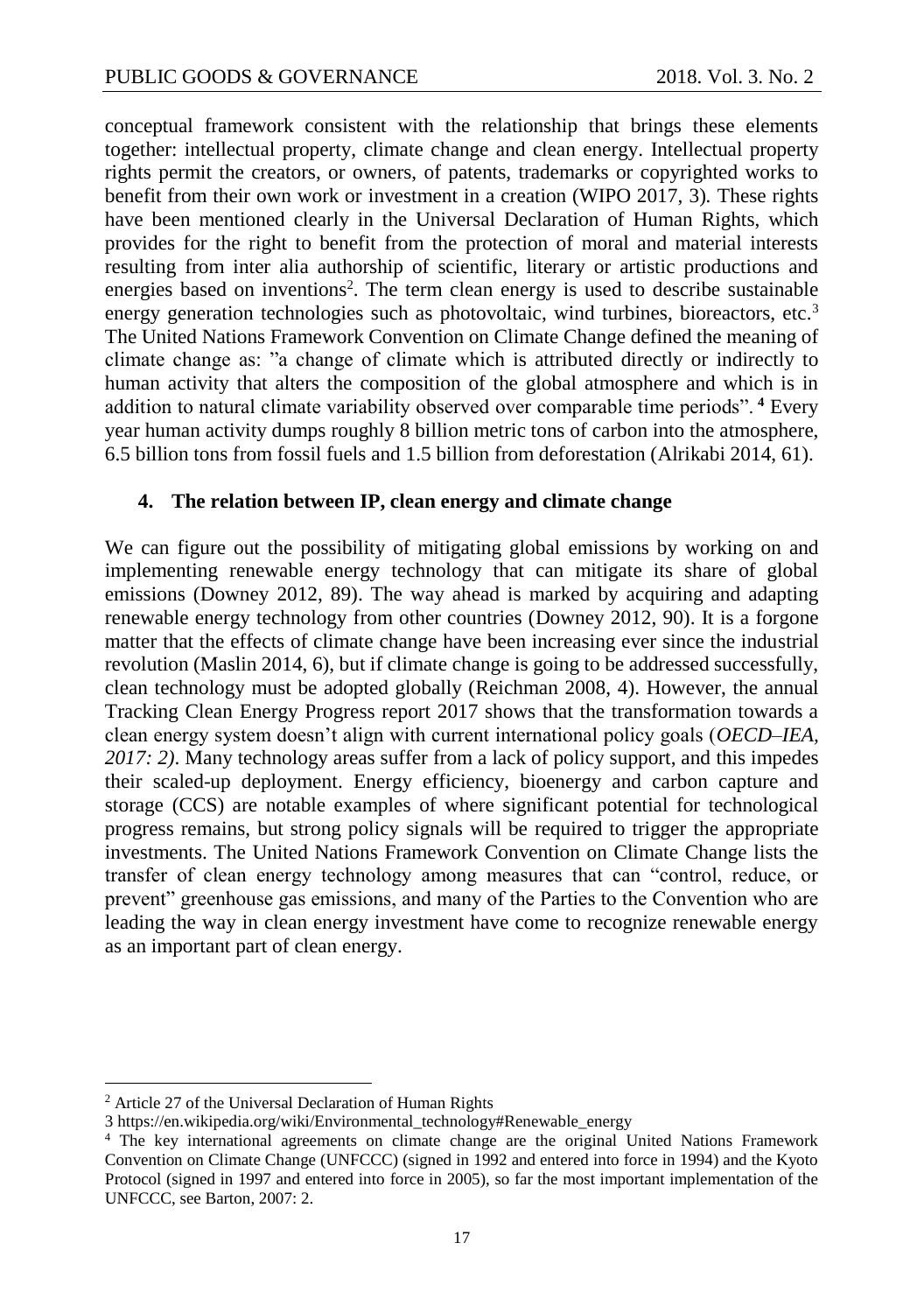#### **5. Importance of clean energy to climate change**

Climate change is highly linked with other environmental issues from which we cannot separate it (Alhayali et al. 2017, 98). The effects of climate change were once considered unthinkable and now are sought to be avoided. Climate change, also called "global warming" is the most serious and most complex environmental issue ever to be confronted by the international community. The intensive use of traditional energy, which relies on fossil fuels, petroleum and its derivatives, coal and natural gas, causes serious damage to the environment and life, causing global warming, acid rain and many environmental disasters and climate change. This was one of the reasons that led to the search for clean energy sources which can generate energy without adversely affecting human health and the environment. This is achieved by relying on renewable sources of energy that are generated naturally and sustainably without causing any kind of harmful waste. International efforts to reduce reliance on fossil fuels and cut carbon emissions by focusing on renewables have continued to grow. China, for example, set emissions limits in 2017 for power companies' use of fossil fuels, as part of efforts to slow down their consumption of coal, gas and oil (Ross 2018). The United Nations Framework Convention on Climate Change<sup>5</sup> lists the transfer of clean energy technology among measures that can "control, reduce, or prevent" greenhouse gas emissions, and many of the Parties to the Convention who are leading the way in clean energy investment have come to recognize the importance of clean energy. In recent years, some of the largest investors in clean energy have made forms of renewable energy the vast majority of their investment portfolios. The main advantage of using renewable resources is that they are available throughout the year. Through a one-time investment we can draw energy for many decades without affecting the environment (Alrikabi 2014, 61). In the case of Massachusetts et al. (petitioners) vs. Environmental Protection Agency the Supreme Court of the United States considered motor-vehicle emissions targets as a piecemeal approach to climate change that would conflict with the comprehensive approach involving additional support for technological innovation.<sup>6</sup>

## **6. Intellectual property vs. clean energy**

 $\overline{a}$ 

This question is correlated with the assumption that intellectual property affects the trend of clean energy industries as well as affecting the diffusion  $\&$  implementation of clean energy, especially in developing countries. Hence, we need to clarify what the protectionism of clean energy technology means and then the effect of intellectual property on the transfer of clean energy technology.

<sup>&</sup>lt;sup>5</sup> The [UN Framework Convention on Climate Change \(UNFCCC\)](http://unfccc.int/essential_background/feeling_the_heat/items/2914.php) is an intergovernmental treaty developed to address the problem of climate change. The Convention, which sets out an agreed framework for dealing with the issue, was negotiated from February 1991 to May 1992 and opened for signature at the June 1992 UN Conference on Environment and Development [\(UNCED\)](http://enb.iisd.org/vol02/0213000e.html) — also known as the Rio Earth Summit. The UNFCCC entered into force on 21 March 1994, ninety days after the 50th country's [ratification](http://unfccc.int/essential_background/convention/status_of_ratification/items/2631.php) had been received. By December 2007, it had been ratified by 192 countries.

<sup>6</sup> Massachusetts v. Environmental Protection Agency, 127 S.Ct. 1438 (2007) 549 U.S. 497 No. 05-1120. decided on April 2, 2007.<https://www.courtlistener.com/opinion/145749/massachusetts-v-epa/>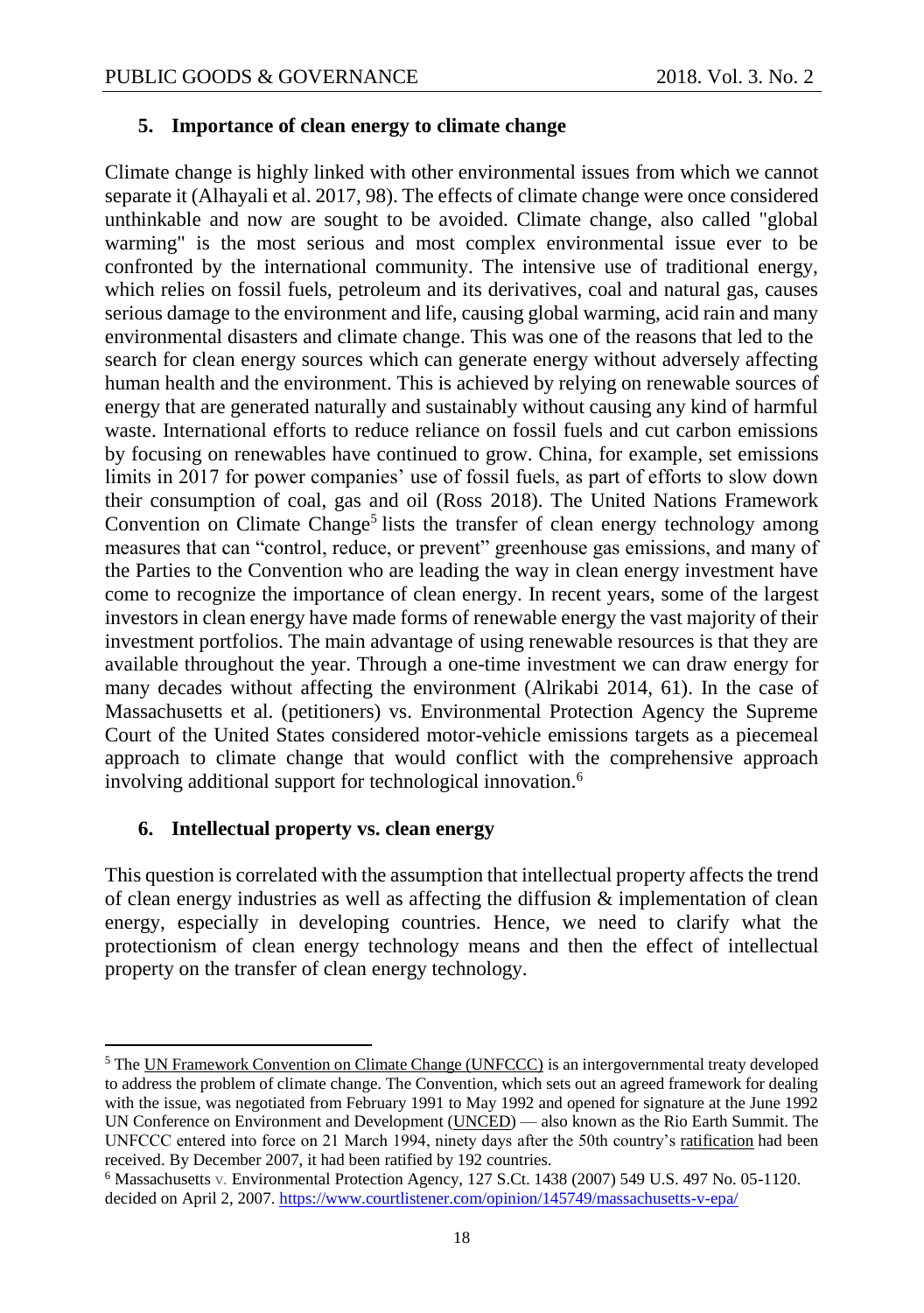#### **6.1 Protectionism of clean energy's technology**

Could the protectionism of clean energy technology lead to a more monopolistic industry? Some argue the oligopolistic environment associated with clean energy technology that is protected by intellectual property rules may limit the spread or use of this technology, whether on a local, sectoral or company level and this limitation might even extend to third world countries, even though it is a fact that IP plays a crucial rule in the lucrative clean energy sector. However, it is not doubtable that without the protection given by intellectual property this sector will collapse. Furthermore, this protectionism became of more importance due to the competitive situation of clean energy companies. As such, patent infringements will cost the competitors a lot of money: for instance, in the case GE vs Mitsubishi Heavy Industries in 2010, the court awarded GE approximately \$170 million in damages for infringement of the patent no. 705 related to wind turbines in the U.S by Mitsubishi Heavy Industries, the fifth largest wind turbine manufacturer (Villalta 2017).

#### **6.2 Patenting of clean energy technologies**

A patent is a partial indicator of invention and is used to measure countries' ability of innovation and to identify emerging technologies that can be marketed. Generally, patents mean inventiveness and more patents suggest more innovation is happening, which means better market opportunity (Cornwall 2017). Some argue that the investment and innovation together would reveal new supplies of renewable energy (Saha et al. 2017, 3). Over time, growth in patents issued in clean tech fields outpaced patents overall and outpaced high-tech fields including pharmaceuticals or biotechnology (Ciccatelli 2018). According to a specific survey conducted by the [Brookings Institution,](https://www.brookings.edu/research/patenting-invention-clean-energy-innovation-trends-and-priorities-for-the-trump-administration-and-congress/) the number of patents issued related to clean energy increased from 15,970 in 2009 to about 35,000 in 2014 and 2015 and to 32,000 in 2016 (Cornwall 2017). The results of the study reveal that more than 14,800 renewable energy patents were filed worldwide in 2017 – a 43 per cent rise on the 10,500 in the previous year and also found that patents related to clean energy have almost doubled over the last five years, up from 7700 in 2013. And more than half (56 per cent) of the total green energy patents filed last year were for solar power (Ross 2018). On the other hand, companies in [China](https://www.powerengineeringint.com/content/pei/en/world-regions/asia/more-asia.html) filed 76 per cent (11,300) of the renewable energy patents in 2017, the most of any country, while the [US,](https://www.powerengineeringint.com/content/pei/en/world-regions/north-america/more-north-america.html) in second place, filed 10 per cent (1500). China is currently the biggest manufacturer of solar panel technology and invested more than \$44bn in clean energy projects in 2017 according to the Institute for Energy Economics and Financial Analysis. In third place was [Australia,](https://www.powerengineeringint.com/content/pei/en/world-regions/australasia/more-australasia.html) followed by India, Canada, Russia, the UK, South Korea, Malaysia and the Philippines (Ross 2018). The rising profitability of green energy has prompted many companies to invest in developing and filing patents as innovation races ahead. As a result, more companies globally are now increasingly incentivized to invest in research and development. Clean energy products are increasingly being patented—and—some businesses may be racing to patent products, to avoid potential difficulties if obtaining patents in EU countries becomes more difficult than is currently the case (Ross 2018).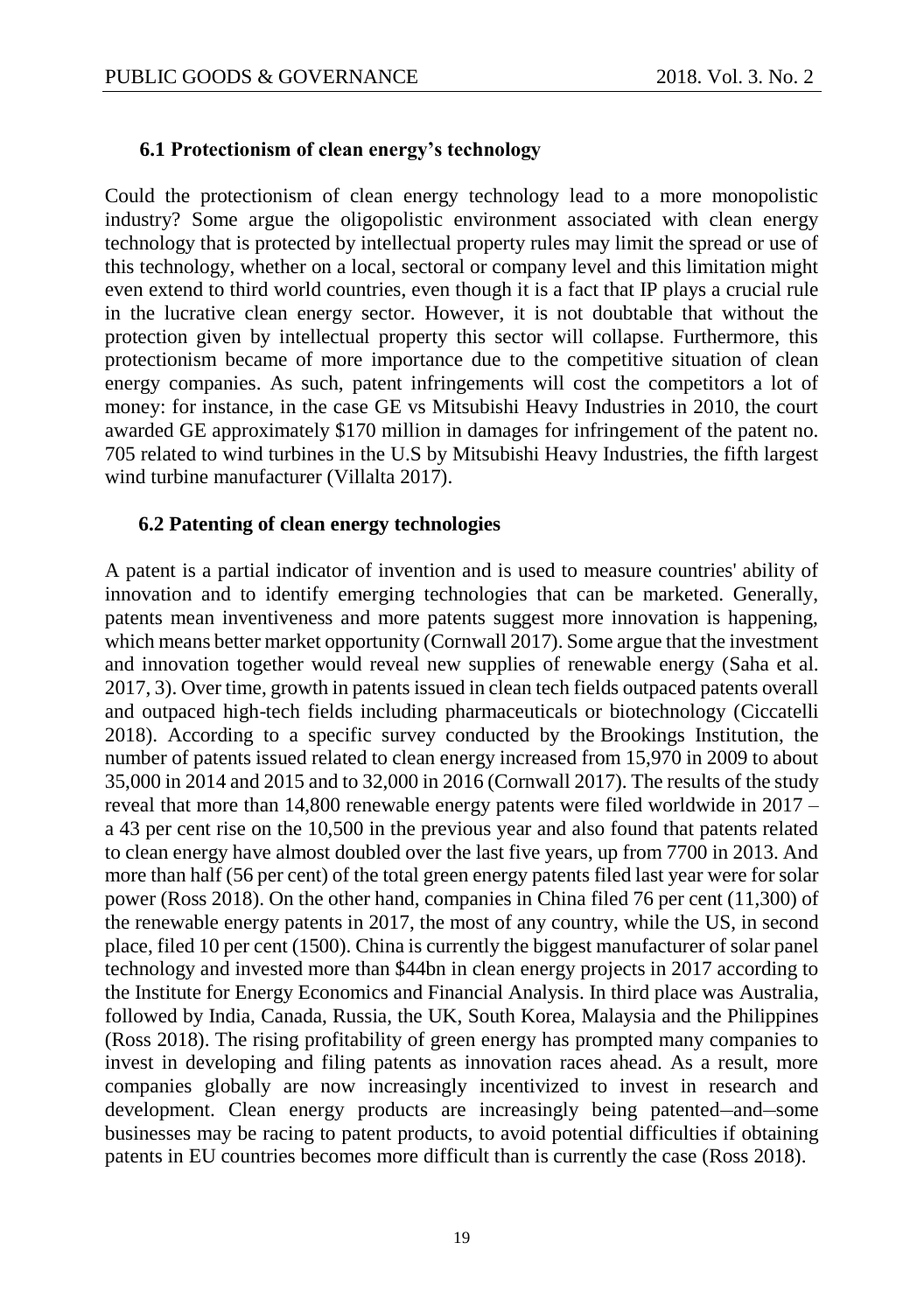Figure 1





*Source:* CB insights on [https://www.cbinsights.com/research/renewable-energy-patents-trends](https://www.cbinsights.com/research/renewable-energy-patents-trends-corporates/)[corporates/](https://www.cbinsights.com/research/renewable-energy-patents-trends-corporates/)

## **6.3 Clean energy technology transferring**

 $\overline{a}$ 

Intellectual property protection generally plays a quite different role in the renewable energy industry than it does in another sector involved with intellectual property, such as the pharmaceutical sector.<sup>8</sup> The role of intellectual property rights is highly complicated in relation to this issue. The international diffusion of clean energy technologies has been a cornerstone since the adoption of the United Framework Convention on Climate Change (UNFCCC). However, the impact that intellectual property rights may have on clean energy technology transfer is highly unclear<sup>9</sup>. We need to take into consideration that technology transfer is central to addressing climate

<sup>7</sup> Figure 1 shows that most patents are owned by companies within developed or emerging economies. This Figure does not show patents owned by developing countries. The following can be concluded: clean energy technology needs an appropriate infrastructure where it can flourish while third world countries lack the ability to provide this.

<sup>&</sup>lt;sup>8</sup>In general, in the pharmaceutical sector, an individual patent may have a very substantial impact, for a specific drug may not have any substitutes. In such circumstances, the patent holder is in a very strong market position and may be able to charge a price well above production cost. In contrast, in the renewable sectors, the basic approaches to solving the specific technological problems have long been off-patent.

<sup>9</sup> The disagreement over the effect of IPRs on low-carbon technology transfer is at least partly explained by the absence of empirical evidence on the subject: besides, the Paris Agreement did not make any mention of intellectual property rights (IPRs).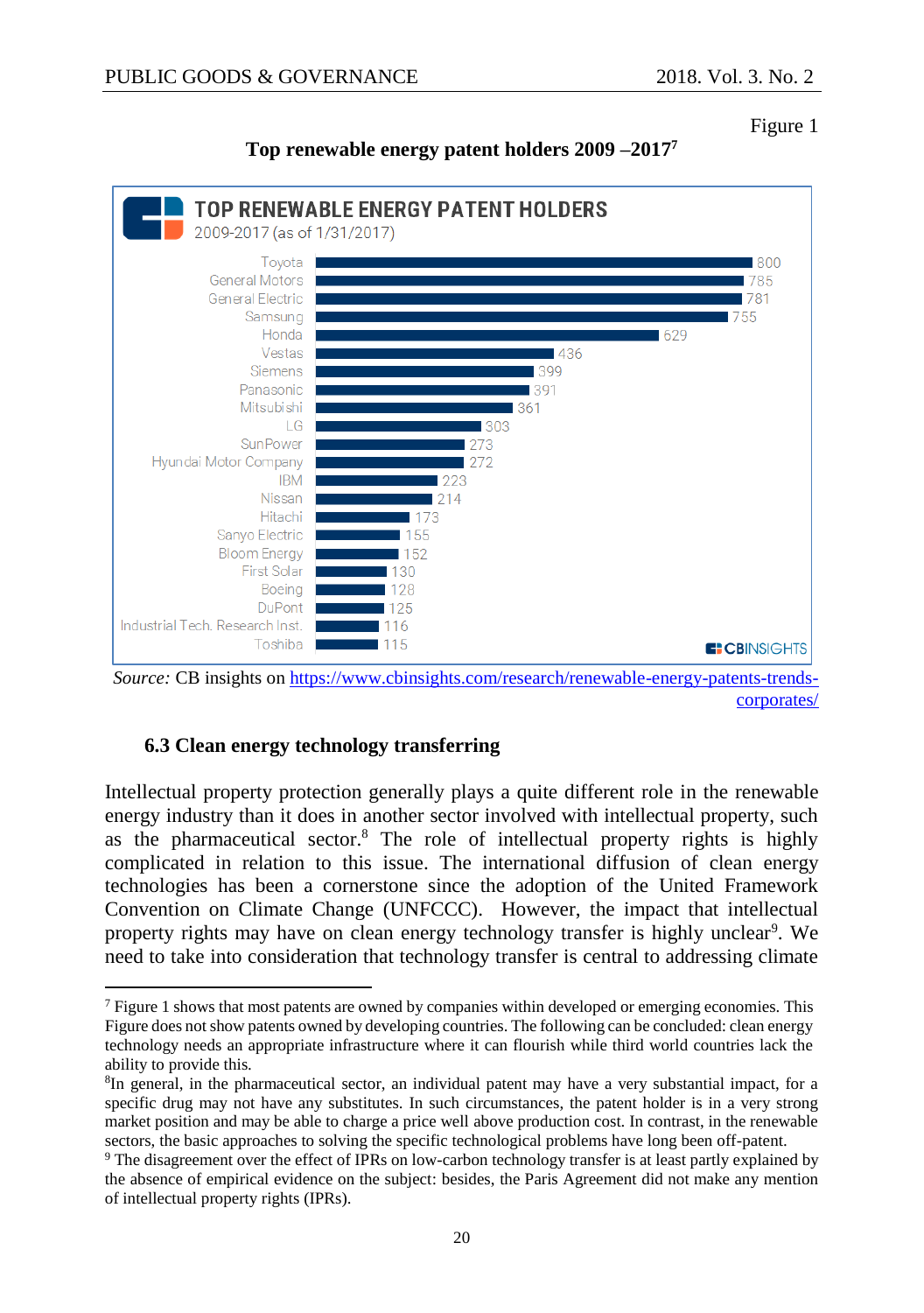change (Correa 2011, 39); the development and transfer of technologies required for

adaptation and mitigation constitute one of the major challenges faced by the international community while the commitments made in the Paris Agreement require all countries to adopt clean energy technologies in all their sectors.

Figure 2



#### **GHG emissions and low-carbon inventions**

*Source:* the European Patent Office's Global Patent Statistical Database.

Strengthening intellectual property rights protection has a statistically significant positive effect on the transfer of most low-carbon technologies (Dussaux et al. 2017, 6). On the one hand, developed countries see a strong IPRs regime as a necessary condition for technology transfer. On the other hand, some developing countries consider that strong IPRs protection may hinder technology transfer. As a reflection on this lack of consensus, what is the empirical evidence? Clean energy transfer mostly takes place in two ways: one of them is presented by international trade in capital goods that are used to reduce emissions (e.g. wind turbines, energy efficient furnaces, electric vehicles)(Dussaux et al. 2017, 6), and foreign direct investment  $(FDI)^{10}$  by multinational enterprises that own low-carbon technologies. The vast majority of clean energy technologies are still invented in developed countries. In this regard, developed

 $\overline{a}$ <sup>10</sup> Foreign direct investment (FDI) is an investment made by a firm or individual in one country into business interests located in another country. Generally, FDI takes place when an investor establishes foreign business operations or acquires foreign business assets, including establishing ownership or controlling interest in a foreign company. Read more: Foreign Direct Investment (FDI) <https://www.investopedia.com/terms/f/fdi.asp#ixzz5UmscGhA3>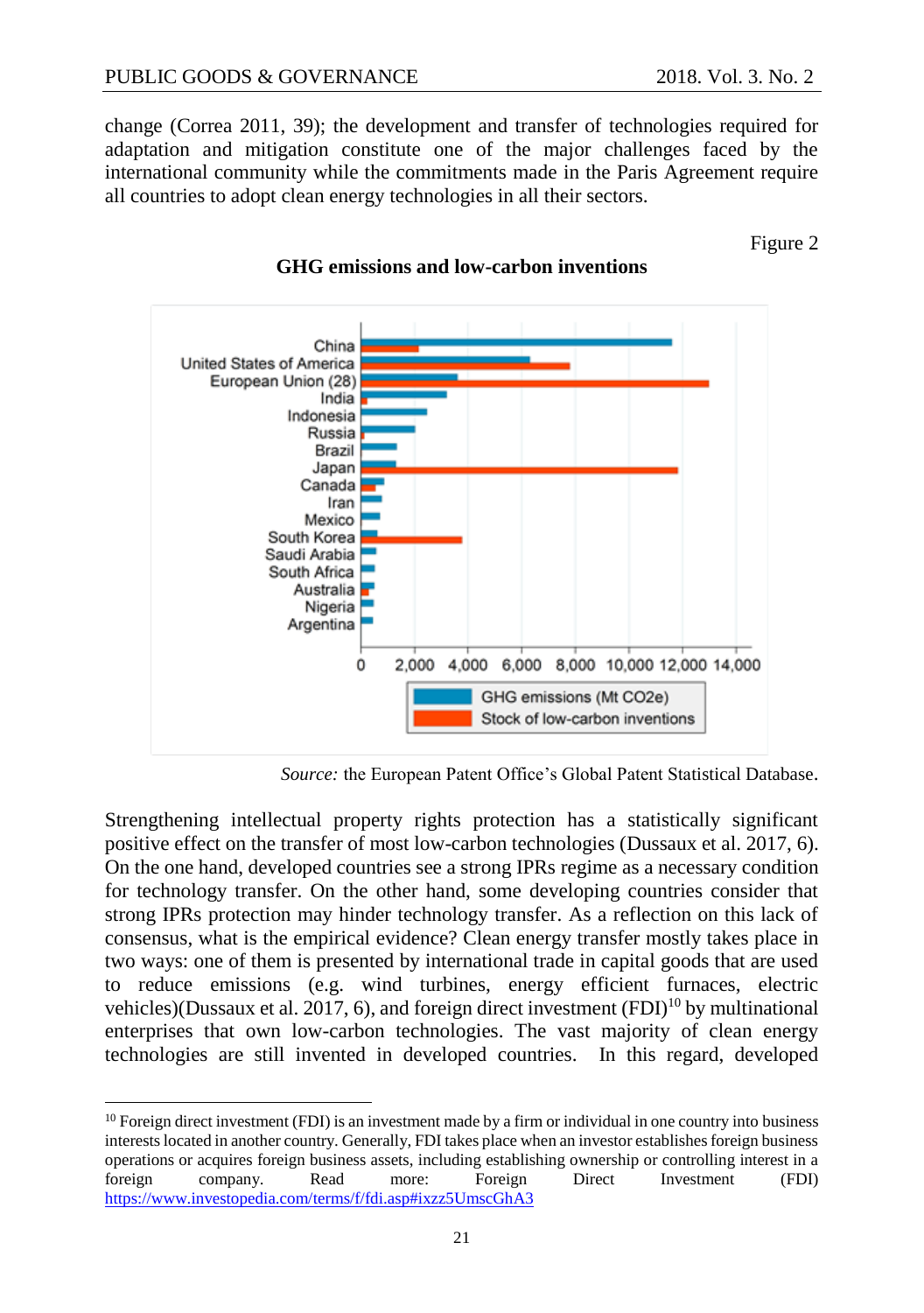l

countries were far ahead and they still take the lead in the field of clean energy (UNIDO, et al, 2014: 156). For example, Japan, USA, Germany, South Korea, and France together account for 75% of the low-carbon inventions patented globally from 2005 to 2015.<sup>11</sup>

Figure 2 illustrates the important need for transfer from developed countries to developing countries by comparing the greenhouse gas (GHG) emissions in 2012 with the number of low-carbon inventions developed in each country until the end of 2014. It is clear from Figure 1 that there are huge discrepancies between countries' GHG emissions and their capacities to innovate in mitigation technologies. While Europe, Japan, the USA and South Korea have large innovative capacities compared to their GHG emissions, the opposite is true for emerging economies such as China, India, Indonesia, Russia, and Brazil.

Figure 3



**Avoided greenhouse gas emission by renewable energies and sector in 2016**

This Figure demonstrates the positive relationship between low gas rates and the steady use of clean energy technology and this supports the importance of clean energy technology in providing a safe and pollution-free environment.

*Source:* clean energy wire.http://: [www.cleanenergywire.org/](http://www.cleanenergywire.org/)

<sup>&</sup>lt;sup>11</sup> Wide access to clean technologies is crucial to meet the Paris Agreement goal of limiting the increase in global temperatures to well below 2 degrees Celsius. This requires considerable technology transfers from North to South as 90 per cent of the increase in global carbon emissions until 2050 is expected to occur in the developing world.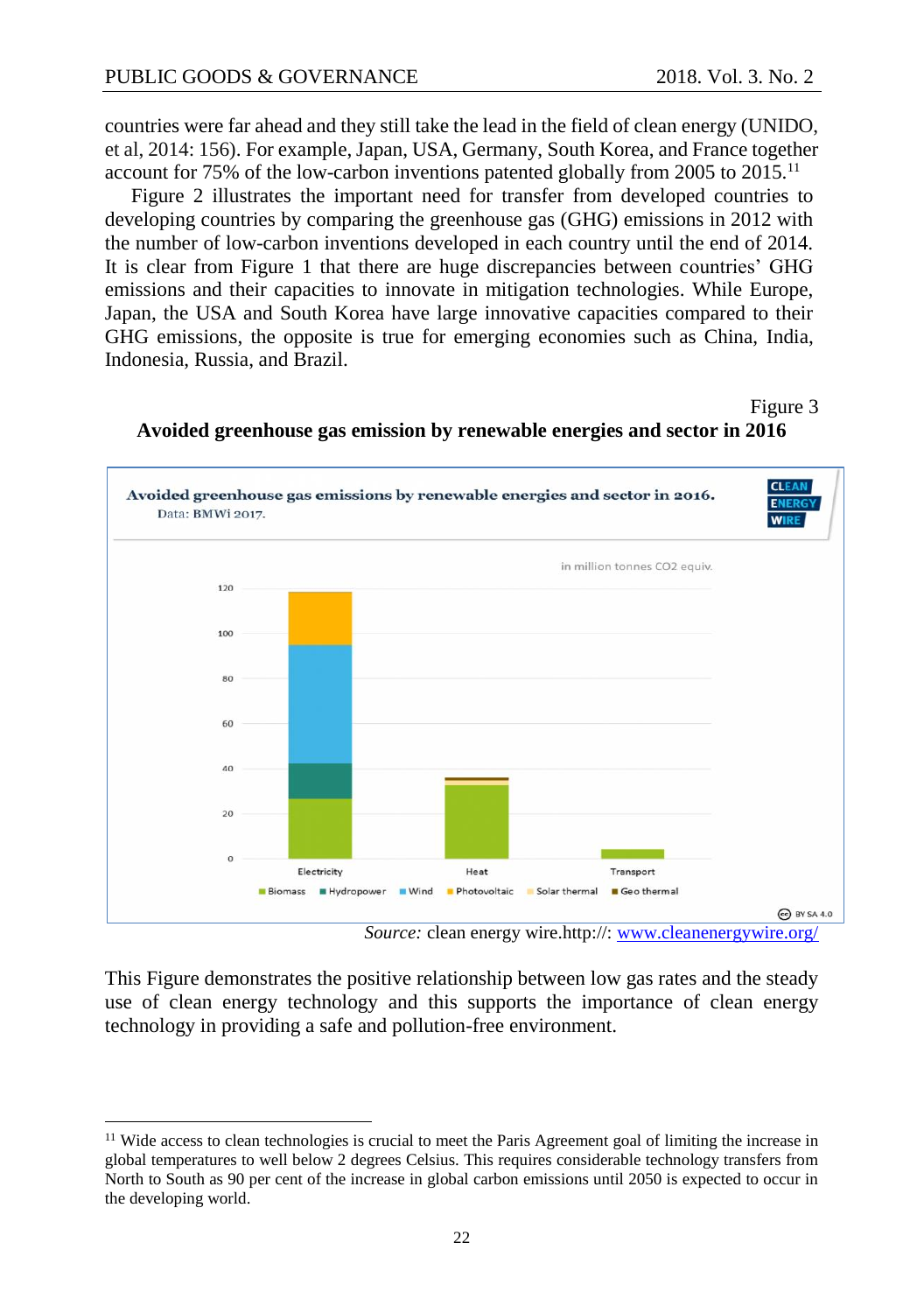#### **Conclusions**

IPRs constitute an incentive to promote innovation and facilitate the international transfer of technology by offering protection against a loss of control of information. The changes in IPR protection have large effects on the transfer of technology to developing countries; besides, IPRs increase and encourage investment in clean energy technology and there is a trend that argues that a strong IPR is never a barrier to the transfer of clean energy technologies. It was also noticed that there is a close relationship between IP rules and climate, this relationship is demonstrated by technologies that rely on clean or renewable energy and are protected by intellectual property rules. There is a strong relationship between clean energy technology and infrastructure creation in developing countries. In the end, we make the following suggestions:

- 1) States, whether in the World Trade Organization or the United Nations Framework Convention on Climate Change (UNFCCC), should be willing to participate in constructive discussions on intellectual property rights and the transfer of low-carbon energy technologies.
- 2) States have to recognize in their domestic legislation that a clean environment is a fundamental human right.

## **List of references:**

- Alhayali, Zaid Ahmed Muhsen et al (2017). Implementation of renewable energy concept in the automotive industry in Malaysia: an exploratory study. *Journal of Technology Management and Business* 4(1).
- Alrikabi, Nada Kh. M. A. (2014). Renewable Energy Types. *Journal of Clean Energy Technologies* 2(1).
- Barton, John H. (2007). Intellectual property and access to clean energy technologies in developing countries an analysis of solar photovoltaic, biofuel and wind technologies. International Centre for Trade and Sustainable Development (ICTSD), Geneva, Switzerland, Issue paper 2, https://www.iprsonline.org/New%202009/CC%20Barton.pdf [accessed] October 10, 2018]
- Correa, Carlos M. (2011). Mechanisms for International Cooperation in Research and Development in the Area of Climate Change, Technological Cooperation and Climate Change issues and perspectives Working papers presented at the Ministry of Environment and Forests, Government of India - *UNDP Consultation on Technology Cooperation for Addressing Climate Change 23-24 September*, 2011, New Delhi.
- Ciccatelli, Amanda (2018). *Clean Energy Patents Decreasing, Inventors Digest.* 10 May 2018. [https:// www. inventorsdigest.com/articles/clean-energy-patents](http://www.inventorsdigest/)[decreasing/](http://www.inventorsdigest/) [accessed October 10, 2018]
- Cornwall, Warren (2017). *Clean energy patent slump in U.S. stirs concern*. Since Magazine, Apr. 26, 2017,